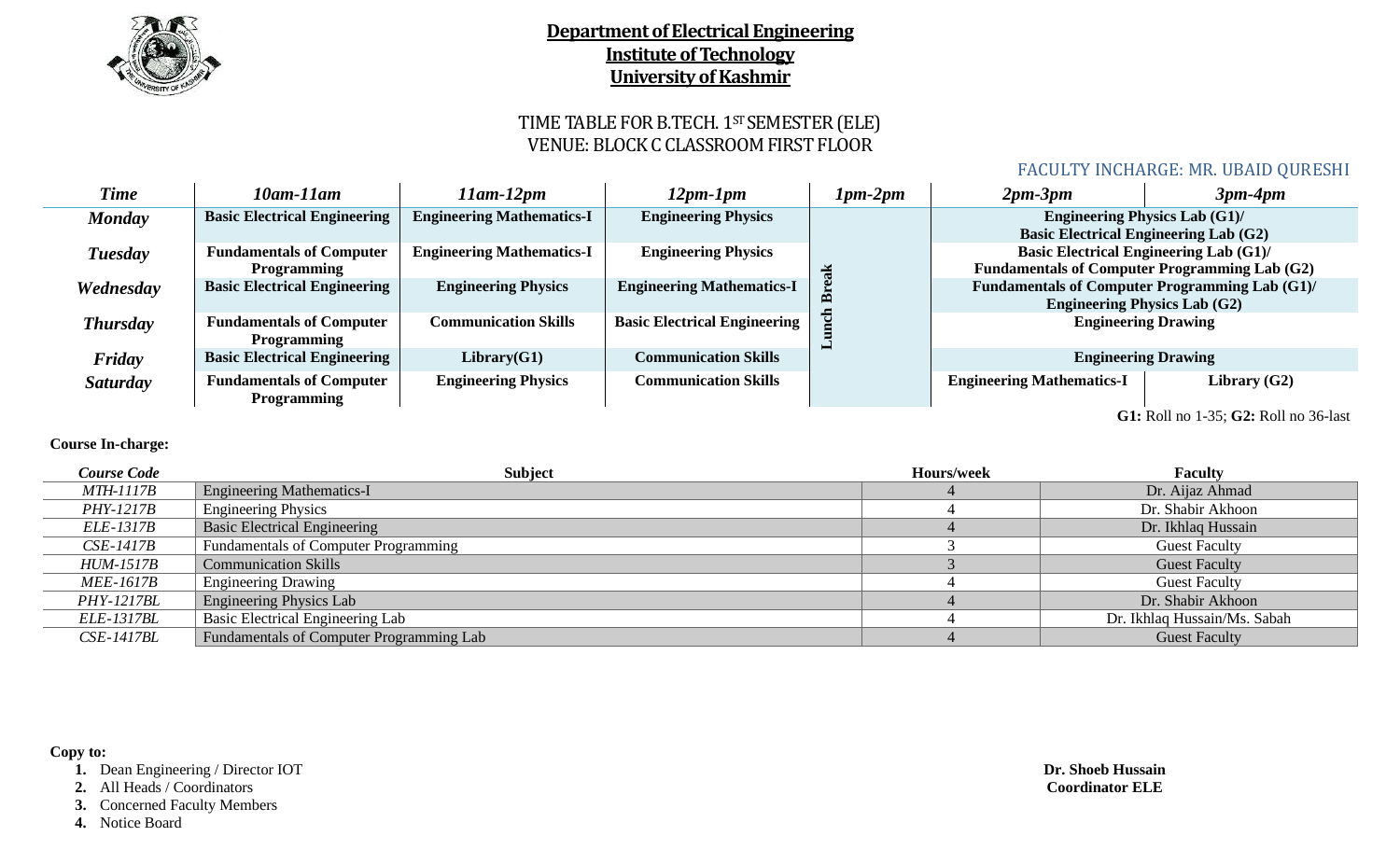

# TIME TABLE FOR B.TECH. 3RD SEMESTER (ELE) VENUE: BLOCK B, SECOND FLOOR

### FACULTY INCHARGE: DR. IKHLAQ HUSSAIN

| Day/Time        | 10am-11am                                                           | 11am-12pm                                                                | 12pm-1pm                   | $1pm-2pm$ | $2pm-3pm$                            | $3pm-4pm$                                                                 |  |
|-----------------|---------------------------------------------------------------------|--------------------------------------------------------------------------|----------------------------|-----------|--------------------------------------|---------------------------------------------------------------------------|--|
| <b>Monday</b>   | <b>Network Analysis and Synthesis</b>                               | <b>MATLAB Programming and Simulation Lab (G1)</b><br>$&$ EMMI Lab $(G2)$ |                            |           | <b>Electrical Machines-I</b>         |                                                                           |  |
| Tuesday         | <b>Network Analysis and Synthesis</b>                               | <b>MATLAB Programming and Simulation Lab (G2)</b><br>$&$ EMMI Lab $(G1)$ |                            |           | <b>Engineering Mathematics-</b><br>Ш | <b>Electrical Measurement &amp;</b><br><b>Measuring Instruments</b>       |  |
| Wednesday       | <b>Engineering Mathematics-III</b>                                  | <b>Electrical Measurement &amp; Measuring Instruments</b>                |                            |           |                                      | <b>Electrical Machines-I</b>                                              |  |
| <b>Thursday</b> | <b>Network Analysis and Synthesis</b>                               | <b>Thermal Engineering</b>                                               | <b>Signals and Systems</b> |           |                                      | <b>MATLAB Programming and Simulation Lab (G1)</b><br>$\&$ Library (G2)    |  |
| Friday          | <b>Network Analysis and Synthesis</b>                               | <b>Engineering Mathematics-III</b>                                       | <b>Signals and Systems</b> | ►         |                                      | <b>MATLAB Programming and Simulation Lab (G2) &amp;</b><br>Library $(G1)$ |  |
| <i>Saturday</i> | <b>Electrical Measurement &amp;</b><br><b>Measuring Instruments</b> | <b>Engineering Mathematics-III</b>                                       | <b>Signals and Systems</b> |           |                                      | <b>Thermal Engineering</b>                                                |  |
|                 | G1: Roll no 1-35; G2: Roll no 36-last                               |                                                                          |                            |           |                                      |                                                                           |  |

**Course In-charge:**

| <b>Course Code</b> | <b>Subject</b>                                            | Hours/week |                          | <b>Faculty</b>                     |
|--------------------|-----------------------------------------------------------|------------|--------------------------|------------------------------------|
| <b>MTH3117B</b>    | <b>Engineering Mathematics – III</b>                      |            |                          | Dr. Syed Aabid Mushtaq             |
| <i>ELE3217B</i>    | Electrical Machines $-I$                                  |            |                          | Mr. Ubaid Qureshi                  |
| <i>ELE3317B</i>    | Network Analysis and Synthesis                            |            |                          | Mr. Malik Younis                   |
| <i>ELE3417B</i>    | Signals & Systems                                         |            |                          | Mr. Aarish Shaheen                 |
| <i>ELE3517B</i>    | Electrical Measurement & Measuring Instruments            |            |                          | Ms. Shamikha Showkat               |
| <i>ELE3617B</i>    | Thermal Engineering                                       |            |                          | Mr. Danish                         |
| ELE3517BL          | Electrical Measurement & Measuring Instruments (EMMI) Lab |            | Power System Lab         | Ms. Shamikha Showkat/Guest Faculty |
| ELE3717BL          | Basics of MATLAB Programming and Simulation Lab           |            | Control & Simulation Lab | Mr. Aarish Shaheen/Guest Faculty   |

#### **Copy to:**

**1.** Dean Engineering / Director IOT

**2.** All Heads / Coordinators

**3.** Concerned Faculty Members

**4.** Notice Board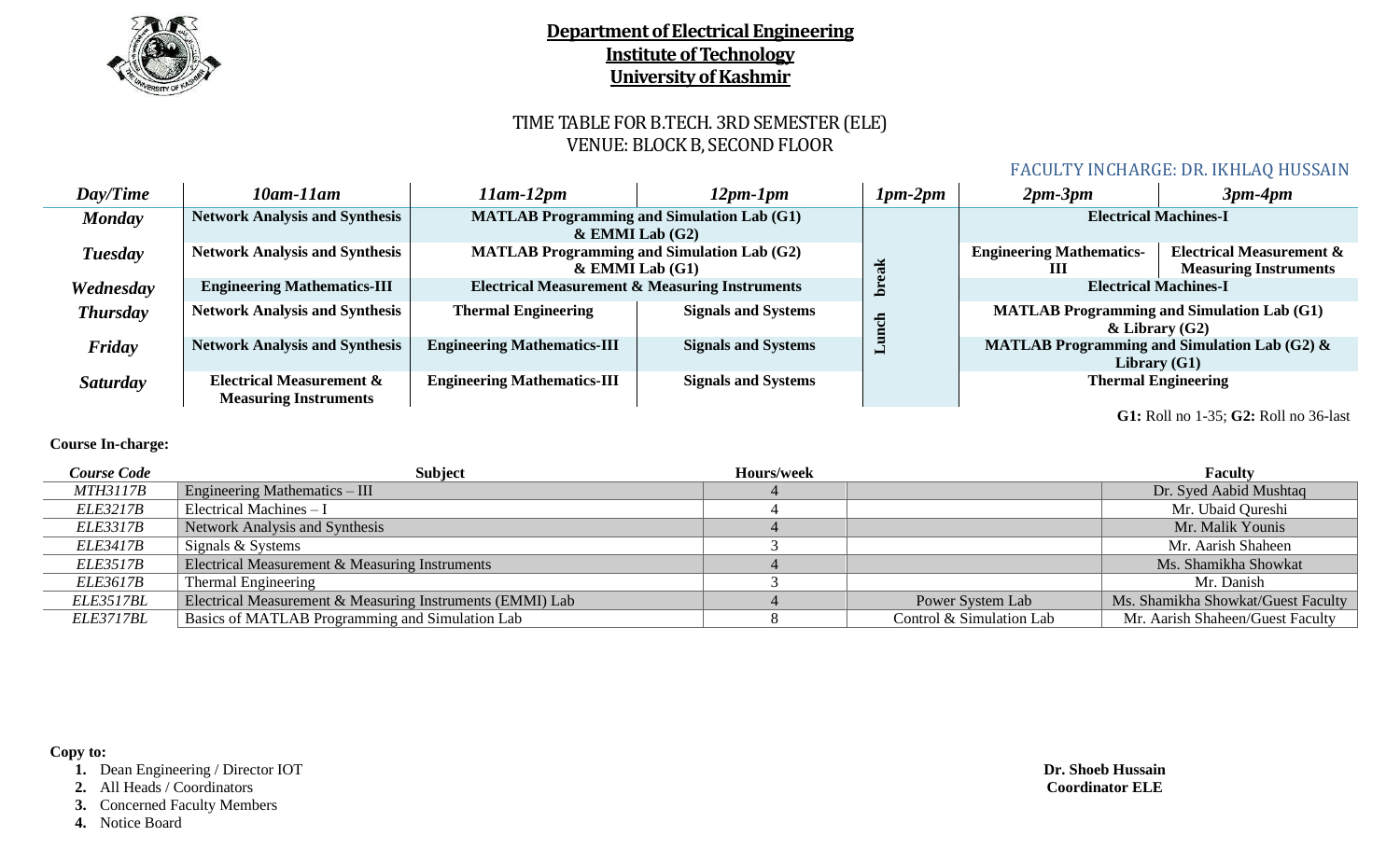

# TIME TABLE FOR B.TECH. 5TH SEMESTER (ELE) VENUE: BLOCK A, FIRST FLOOR

### FACULTY INCHARGE: MR. AARISH SHAHEEN

| Day/Time        | 10am-11am                        | $11$ am- $12$ pm                    | 12pm-1pm                            | $1pm-2pm$                             | $2pm-3pm$                                     | $3pm-4pm$                                                                   |
|-----------------|----------------------------------|-------------------------------------|-------------------------------------|---------------------------------------|-----------------------------------------------|-----------------------------------------------------------------------------|
| <b>Monday</b>   |                                  | <b>Control Systems-II</b>           | <b>Microprocessors</b>              |                                       |                                               | <b>Control Systems Lab (G1)</b><br>$&$ Digital Signal Processing Lab $(G2)$ |
| Tuesday         |                                  | <b>Control Systems-II</b>           | <b>Power System-I</b>               | Ħ                                     |                                               | <b>Control Systems Lab (G2)</b><br>$\&$ Microprocessors Lab (G1)            |
| Wednesday       | <b>Digital Signal Processing</b> | <b>Power System-I</b>               | <b>Electromagnetic Field Theory</b> | $\frac{1}{K}$                         |                                               |                                                                             |
| <b>Thursday</b> | <b>Microprocessors</b>           | <b>Digital Signal Processing</b>    | <b>Power System-I</b>               | $\frac{3}{2}$<br>$B\overline{R}$<br>N |                                               | Microprocessors Lab (G2)<br>$&$ Digital Signal Processing Lab $(G1)$        |
| Friday          |                                  | <b>Electromagnetic Field Theory</b> | <b>Microprocessors</b>              | È                                     | <b>Digital Signal Processing</b>              | <b>Extra Circular Activities/</b><br>Library                                |
| <b>Saturday</b> | <b>Power System-I</b>            | <b>Microprocessors</b>              | <b>Digital Signal Processing</b>    |                                       | <b>Electromagnetic Field</b><br><b>Theory</b> |                                                                             |
|                 |                                  |                                     |                                     |                                       |                                               | G1: Roll no 1-35; G2: Roll no 36-last                                       |

### **Course In-charge:**

| <b>Course Code</b> | <b>Subject</b>                      | Hours/week | Venue                    | <b>Faculty</b>                      |
|--------------------|-------------------------------------|------------|--------------------------|-------------------------------------|
| <i>ELE5117B</i>    | Control Systems -II                 |            |                          | Dr. Shoeb Hussain                   |
| <i>ELE5217B</i>    | Power System -I                     |            |                          | Mr. Malik Younis                    |
| <i>ELE5317B</i>    | <b>Electromagnetic Field Theory</b> |            |                          | <b>Guest Faculty</b>                |
| <i>ELE5417B</i>    | Microprocessors                     |            |                          | <b>Guest Faculty</b>                |
| <i>ELE5517B</i>    | Digital Signal Processing           |            |                          | <b>Guest Faculty</b>                |
| ELE5117BL          | Control Systems Lab                 |            | Control & Simulation Lab | Dr. Shoeb Hussain/ Mr. Malik Younis |
| <i>ELE5417BL</i>   | Microprocessors Lab                 |            |                          | <b>Guest Faculty</b>                |
| ELE5517BL          | Digital Signal Processing Lab       |            |                          | <b>Guest Faculty</b>                |

#### **Copy to:**

**1.** Dean Engineering / Director IOT

**2.** All Heads / Coordinators

**3.** Concerned Faculty Members

**4.** Notice Board